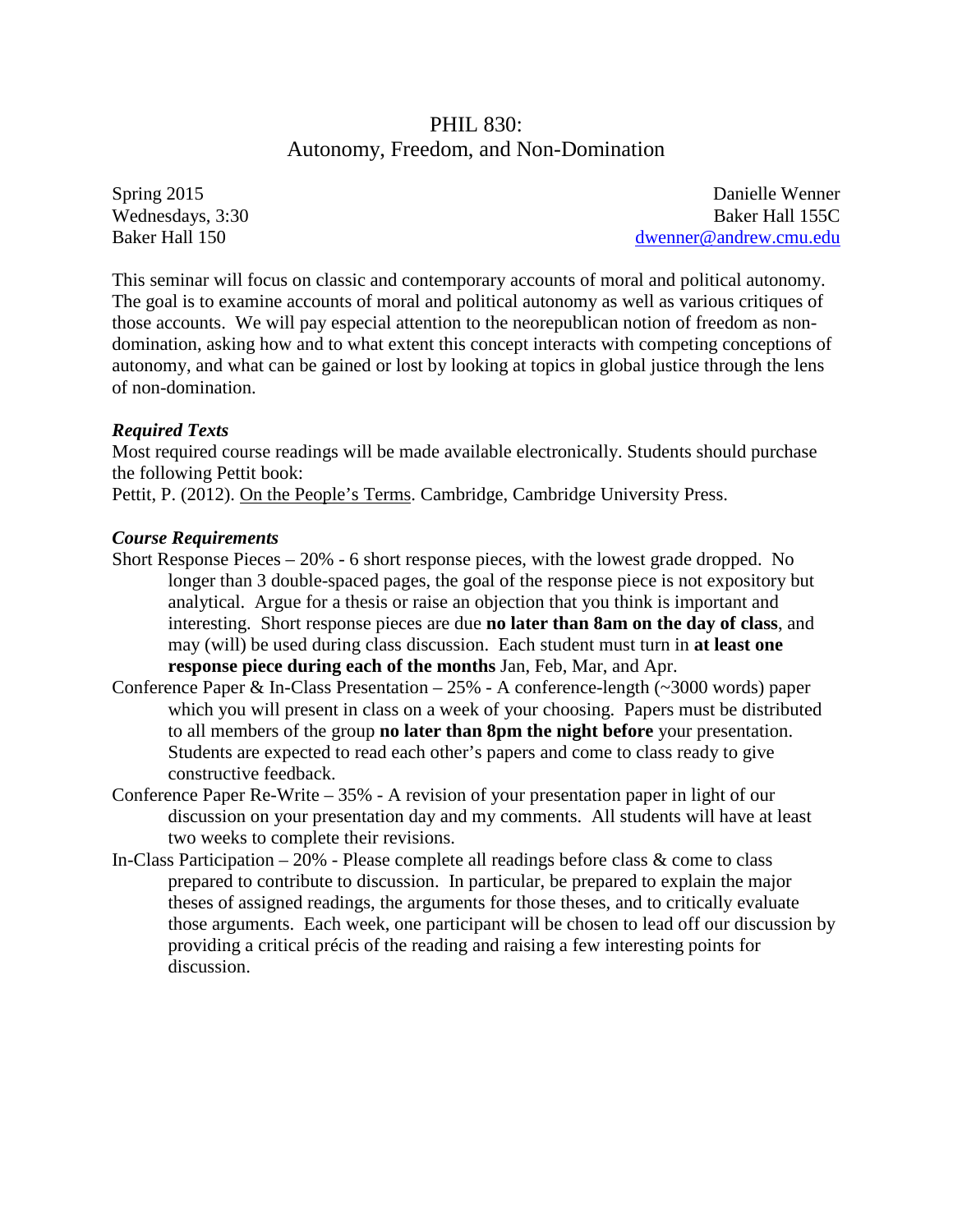#### *Class Policies*

Late short response pieces are not accepted. Late papers will be penalized half a letter grade (5 points) for every day or portion of a day that they are late. I have a zero-tolerance policy for cheating: any student found to have plagiarized on any assignment will receive a failing grade for the entire course, and all available institutional penalties will be sought.

### *Note:*

There will be no class meeting at the regular scheduled time on Wednesday, April 1. We will make this meeting up on a date/time TBD sometime during the semester.

*If you wish to request an accommodation due to a documented disability, please notify me and contact Disability Resources at: [access@andrew.cmu.edu](mailto:access@andrew.cmu.edu) or 412-268-2013 as soon as possible.*

### **Outline of Topics & (Tentative) Schedule of Readings**

Readings are up for discussion. If participants have something they'd like to read, I'm happy to swap out some of the readings I've chosen. Please feel free to make recommendations!

### *Freedom & Individual Autonomy*

 $1<sup>st</sup>$  Meeting

Berlin, I. (1969). Two Concepts of Liberty. Four Essays on Liberty. Oxford, Oxford University Press.

 $2<sup>nd</sup>$  Meeting

Dworkin, G. (1988). The Theory and Practice of Autonomy. New York, Cambridge University Press, chs. 1, 2, 8.

# $3<sup>rd</sup>$  Meeting

Gaus, G.F. (2005). The Place of Autonomy within Liberalism. Autonomy and the Challenges to Liberalism. J. Anderson and J. Christman. Cambridge, Cambridge University Press.

<sup>4th</sup> Meeting

Raz, J. (1986). The Morality of Freedom. Oxford, Clarendon Press, chs. 14-15.

## *Five Critiques of Autonomy*

5<sup>th</sup> Meeting

Mackenzie, C. and N. Stoljar (2000). Autonomy Refigured. Relational Autonomy: Feminist Perspectives on Autonomy, Agency, and the Social Self. C. Mackenzie and N. Stoljar. New York, Oxford University Press: 3-31.

## *Relational Autonomy*

 $6<sup>th</sup>$  Meeting

Mackenzie, C. (2014). Three Dimensions of Autonomy: A Relational Analysis. Autonomy, Oppression, and Gender. A. Veltman and M. Piper. New York, Oxford University Press: 15-41.